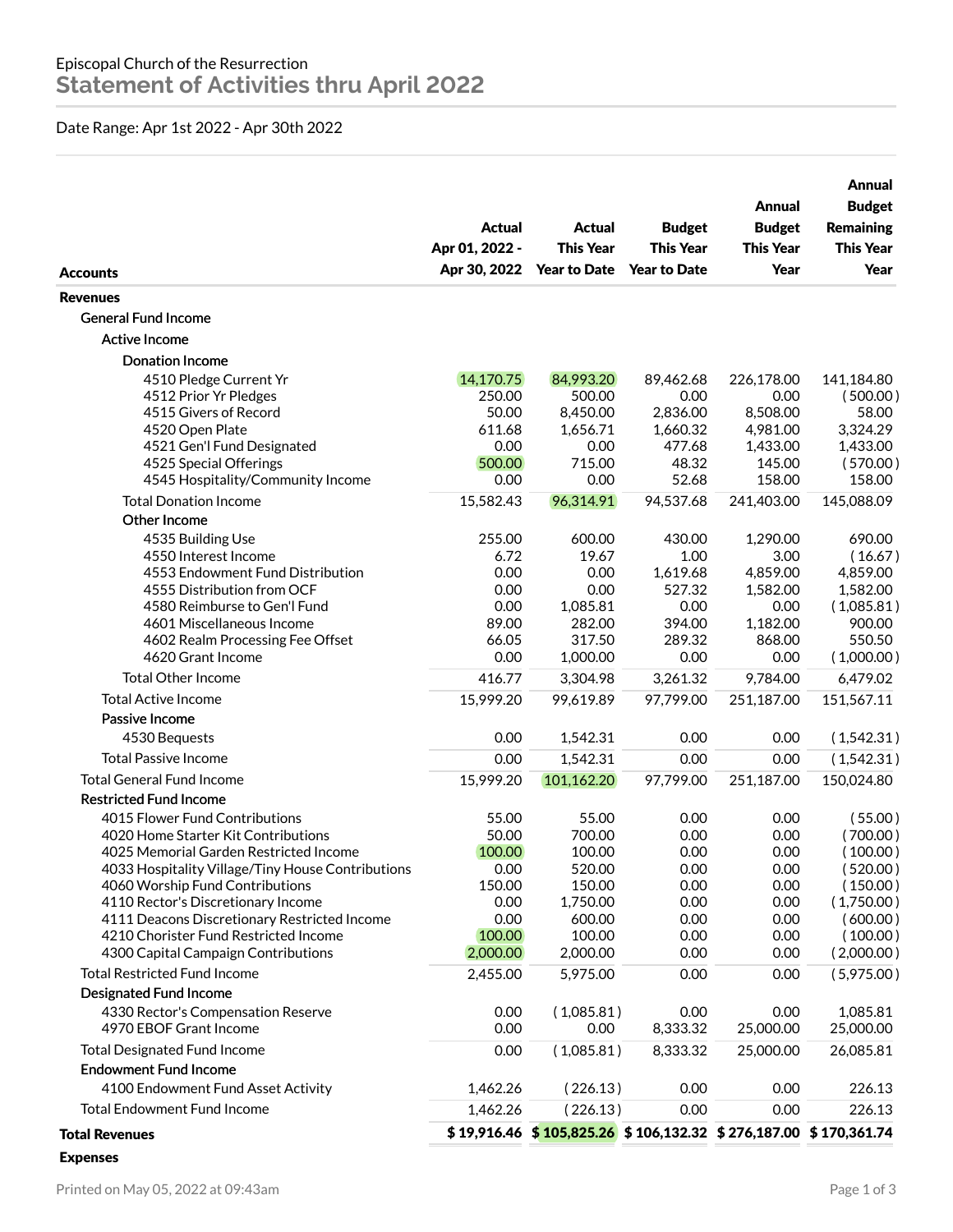|                                                      |                   |                     |                     | Annual               | <b>Annual</b><br><b>Budget</b> |
|------------------------------------------------------|-------------------|---------------------|---------------------|----------------------|--------------------------------|
|                                                      | Actual            | <b>Actual</b>       | <b>Budget</b>       | <b>Budget</b>        | <b>Remaining</b>               |
|                                                      | Apr 01, 2022 -    | <b>This Year</b>    | <b>This Year</b>    | <b>This Year</b>     | <b>This Year</b>               |
|                                                      | Apr 30, 2022      | <b>Year to Date</b> | <b>Year to Date</b> | Year                 | Year                           |
| <b>Accounts</b>                                      |                   |                     |                     |                      |                                |
| <b>General Fund Expense</b>                          |                   |                     |                     |                      |                                |
| <b>GF Active Expenses</b>                            |                   |                     |                     |                      |                                |
| <b>Clergy Compensation</b>                           |                   |                     |                     |                      |                                |
| Rector                                               |                   |                     |                     |                      |                                |
| 5010 Salary/Housing/Utilities                        | 7,407.00          | 29,628.00           | 30,220.68           | 90,662.00            | 61,034.00                      |
| 5012 Health Insurance                                | 3,021.00          | 12,084.00           | 11,600.00           | 34,800.00            | 22,716.00                      |
| 5014 Life Insurance<br>5016 Pension                  | 26.80<br>1,486.26 | 107.20<br>5,945.04  | 107.32<br>5,439.68  | 322.00<br>16,319.00  | 214.80<br>10,373.96            |
| 5018 Workers Comp                                    | 44.87             | 152.07              | 233.32              | 700.00               | 547.93                         |
| 5020 Local Travel                                    | 0.00              | 0.00                | 262.00              | 786.00               | 786.00                         |
| 5021 Business Expense Plan                           | 0.00              | 0.00                | 320.00              | 960.00               | 960.00                         |
| 5022 Rector's Telephone                              | 0.00              | 0.00                | 293.68              | 881.00               | 881.00                         |
| 5024 Convention & Clergy Conf                        | 0.00              | 0.00                | 166.68              | 500.00               | 500.00                         |
| 5026 Continuing Education                            | 0.00              | 0.00                | 200.00              | 600.00               | 600.00                         |
| <b>Total Rector</b>                                  | 11,985.93         | 47,916.31           | 48,843.36           | 146,530.00           | 98,613.69                      |
| <b>Other Clergy</b>                                  |                   |                     |                     |                      |                                |
| 5030 Convention and Clergy Conf                      | 0.00              | 0.00                | 160.00              | 480.00               | 480.00                         |
| <b>Total Other Clergy</b>                            | 0.00              | 0.00                | 160.00              | 480.00               | 480.00                         |
| <b>Total Clergy Compensation</b>                     | 11,985.93         | 47,916.31           | 49,003.36           | 147,010.00           | 99,093.69                      |
| Lay Staff Compensation                               |                   |                     |                     |                      |                                |
| 5040 Parish Admin Salary                             | 1,700.00          | 6,800.00            | 9,066.68            | 27,200.00            | 20,400.00                      |
| 5050 Music Director/Parish Musician                  | 1,250.00          | 5,000.00            | 5,000.00            | 15,000.00            | 10,000.00                      |
| 5052 Chorister Director Salary                       | 333.33            | 1,333.32            | 1,000.00            | 3,000.00             | 1,666.68                       |
| 5056 Substitute/ Saturday Musician                   | 0.00              | 0.00                | 720.00              | 2,160.00             | 2,160.00                       |
| 5058 Choir Assistant                                 | 333.33            | 1,333.32            | 1,000.00            | 3,000.00             | 1,666.68                       |
| 5060 Child Care Staff                                | 0.00              | 0.00                | 520.00              | 1,560.00             | 1,560.00                       |
| 5061 Christian Ed Director                           | 0.00              | 0.00                | 1,968.00            | 5,904.00             | 5,904.00                       |
| 5062 Christian Ed Staff                              | 0.00              | 0.00                | 1,943.32            | 5,830.00             | 5,830.00                       |
| 5080 Parish Admin Pension                            | 0.00              | 0.00                | 816.00              | 2,448.00             | 2,448.00                       |
| 5090 FICA/Medicare/Wrks Comp<br>5154 Custodial Staff | 314.70            | 1,259.43            | 1,863.00            | 5,589.00             | 4,329.57                       |
|                                                      | 100.50            | 802.50              | 1,040.00            | 3,120.00             | 2,317.50                       |
| <b>Total Lay Staff Compensation</b>                  | 4,031.86          | 16,528.57           | 24,937.00           | 74,811.00            | 58,282.43                      |
| Utilities, Buildings, Grounds                        |                   |                     |                     |                      |                                |
| 5150 Electricity                                     | 806.31            | 2,997.53            | 3,018.68            | 9,056.00             | 6,058.47                       |
| 5151 Water/Sewer                                     | 287.07            | 1,167.65            | 1,367.00            | 4,101.00             | 2,933.35                       |
| 5152 Refuse Collection                               | 64.10             | 256.40              | 265.32              | 796.00               | 539.60                         |
| 5153 Security Services<br>5155 Groundskeeping        | 150.00<br>400.00  | 239.85<br>800.00    | 151.32<br>894.68    | 454.00               | 214.15<br>1,884.00             |
| 5157 Prop. & Liability Insurance                     | 0.00              | 1,145.25            | 1,434.32            | 2,684.00<br>4,303.00 | 3,157.75                       |
| 5158 Property, Maintenance & Supplies                | 0.00              | 0.00                | 1,662.32            | 4,987.00             | 4,987.00                       |
| Total Utilities, Buildings, Grounds                  | 1,707.48          | 6,606.68            | 8,793.64            | 26,381.00            | 19,774.32                      |
| Office                                               |                   |                     |                     |                      |                                |
| 5042 Bookkeeper                                      | 312.50            | 1,765.25            | 1,800.00            | 5,400.00             | 3,634.75                       |
| 5161 Office Supplies                                 | 46.97             | 314.74              | 851.32              | 2,554.00             | 2,239.26                       |
| 5162 Copier Contract                                 | 0.00              | 732.15              | 992.00              | 2,976.00             | 2,243.85                       |
| 5163 Telephone                                       | 109.08            | 431.99              | 469.00              | 1,407.00             | 975.01                         |
| 5165 Bank Service Chg                                | 0.00              | 0.00                | 5.68                | 17.00                | 17.00                          |
| 5166 Accounting                                      | 0.00              | 12.00               | 58.68               | 176.00               | 164.00                         |
| 5167 Internet Services                               | 69.98             | 409.44              | 466.68              | 1,400.00             | 990.56                         |
| 5171 PayPal Fees                                     | 5.11              | 23.82               | 76.00               | 228.00               | 204.18                         |
| 5172 Office Equipment                                | 0.00              | 0.00                | 268.68              | 806.00               | 806.00                         |
| 5173 Realm Subscription                              | 336.00            | 822.00              | 640.00              | 1,920.00             | 1,098.00                       |
| 5174 Realm Processing Fees                           | 87.67             | 436.66              | 413.00              | 1,239.00             | 802.34                         |
| <b>Total Office</b><br>Parish Life                   | 967.31            | 4,948.05            | 6,041.04            | 18,123.00            | 13,174.95                      |